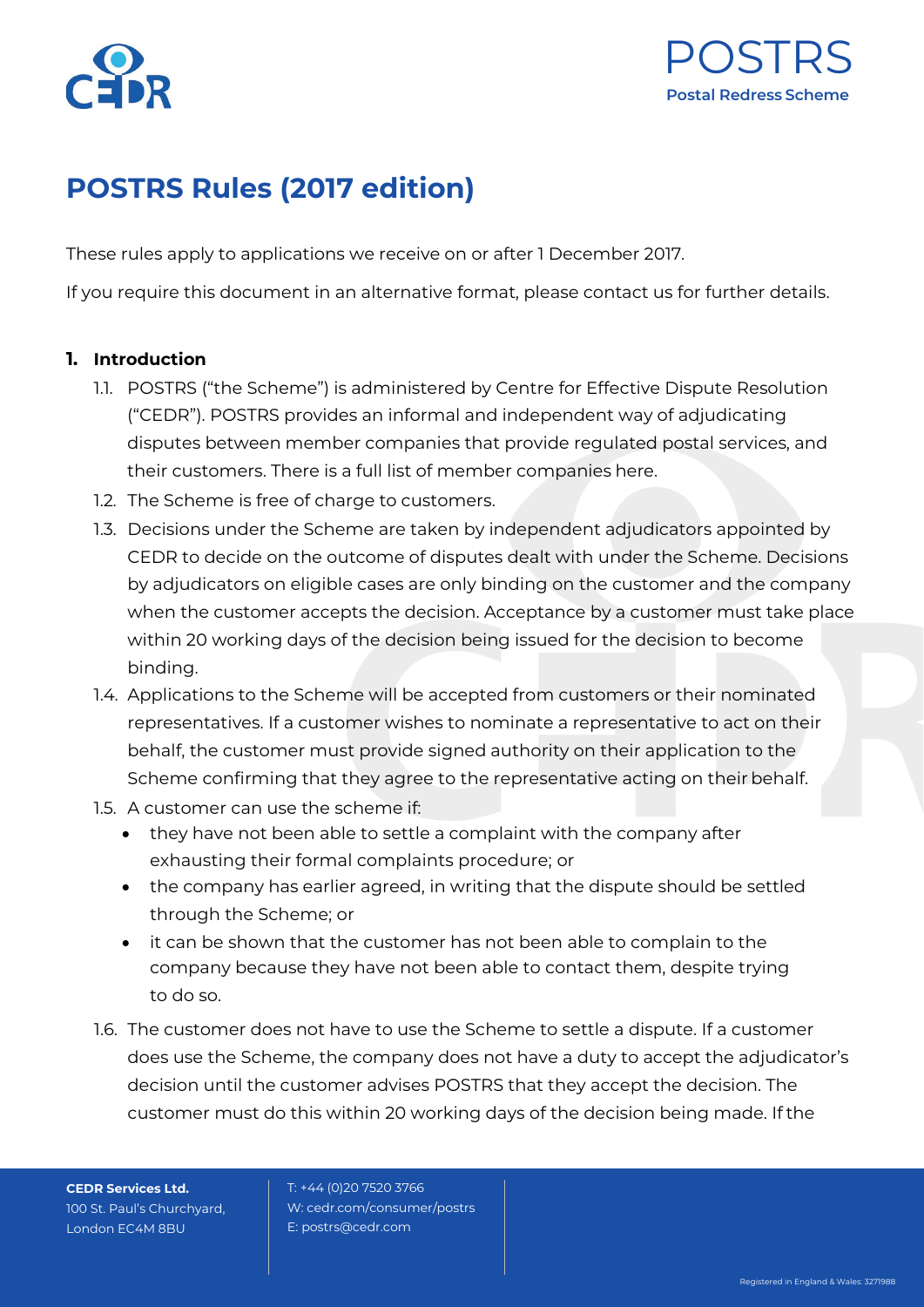

# POSTRS **Postal Redress Scheme**

customer does not accept the decision within 20 working days, it will have no effect. This means that neither the customer nor the company will have a duty to take any action the adjudicator has decided. It also means that the customer cannot accept the decision at a later date.

- 1.7. An adjudicator appointed under these Rules will make a decision on the dispute by considering the information received from the customer and the company.
- 1.8. Any decision made by an adjudicator appointed under these Rules applies only to the specific dispute referred. Under no circumstances do decisions made by adjudicators set precedents.

### **2. What the scheme covers**

- 2.1. The Scheme can be used to settle disputes about:
	- 2.1.1. mail that a customer has received from a postal operator providing a postal service; and
	- 2.1.2. mail products or services that a customer has bought from a postal operator, except for those mail products or services for which the customer has a contract with the company.
- 2.2 The Scheme cannot be used to settle disputes which fall into one or more of the following categories:
	- 2.2.1 Cases where the customer does not meet one or more of the requirements at Rule 1.5 above
	- 2.2.2 Claims which are made against a company that is not a member of POSTRS;
	- 2.2.3 Cases where the customer's application to POSTRS has been submitted more than twelve months from the date on which the company has given notice to the customer that it is unable to resolve the complaint (POSTRS can extend this period in exceptional circumstances if both the customer and the company agree or if, in our opinion, the company has unreasonably delayed handling the complaint);
	- 2.2.4 Claims which contain no aspect relating to the issues set out at Rule 2.1 above;
	- 2.2.5 A dispute which, in the opinion of POSTRS, is more appropriately dealt with by a court, regulatory body, or other formal process;
	- 2.2.6 A dispute that is considered by POSTRS to be frivolous and/or vexatious;

**CEDR Services Ltd.** 100 St. Paul's Churchyard, London EC4M 8BU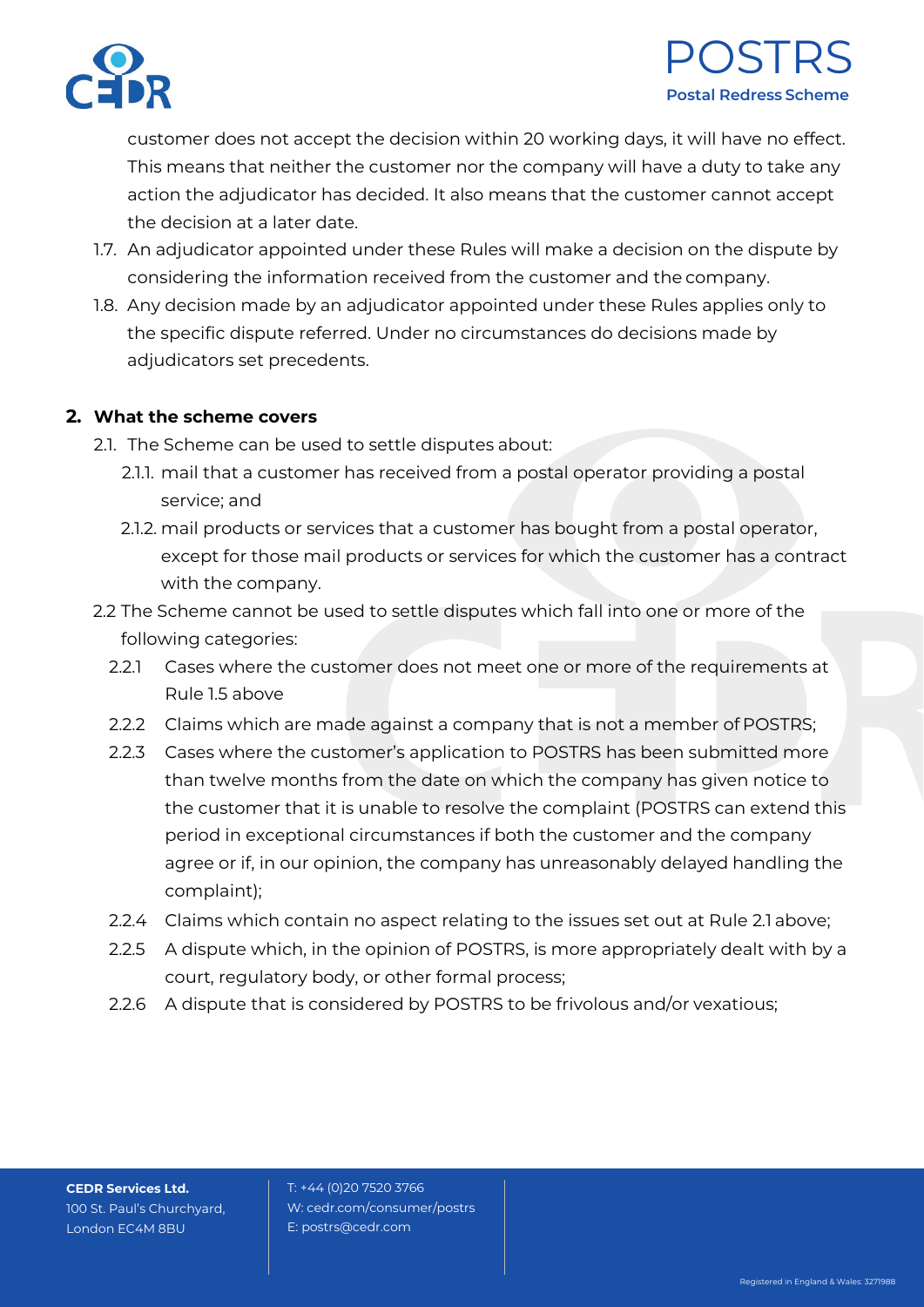



- 2.2.7 A dispute that is the subject of an existing or previous valid application made under the Scheme;
- 2.2.8 A dispute which has been or is the subject of court proceedings or an alternative independent procedure for the determination of disputes (unless such proceedings or alternative procedure have been abandoned, stayed or suspended).
- 2.3 If the dispute is about something that is not covered by these Rules, the company can agree to use the Scheme but does not have to.
- 2.4 Putting a dispute through the Scheme does not take away the customer's duty to pay the company any other amounts which are due and which are not disputed.

## **3 Applying to use the Scheme**

- 3.1 To apply to use the Scheme, the customer must complete and return an application form. Application forms are available from us and on our website a[t](http://www.cedr.com/postrs) [www.cedr.com/postrs. I](http://www.cedr.com/postrs)f you need help filling in the form, you can contact us in a number of ways, including by e-mail or by phone. If a customer requires any special assistance with their application they can contact POSTRS and reasonable adjustments will be made in line with CEDR's Reasonable Adjustments Policy,
- 3.2 On the application form, the customer must request at least one of the following remedies from the company:
	- An apology;
	- A product or service;
	- An action to be taken by the company;
	- A payment of compensation for direct loss caused as a result of using the relevant product or service;
	- A payment of compensation for any stress, anxiety or inconvenience caused by the company failing to keep to its own procedure for handling complaints.

The customer is encouraged to clarify the remedies sought in as much detail as possible, but a failure to do this will not render an application invalid. If, in the opinion of POSTRS, any aspect of a customer's application is unclear, POSTRS will make one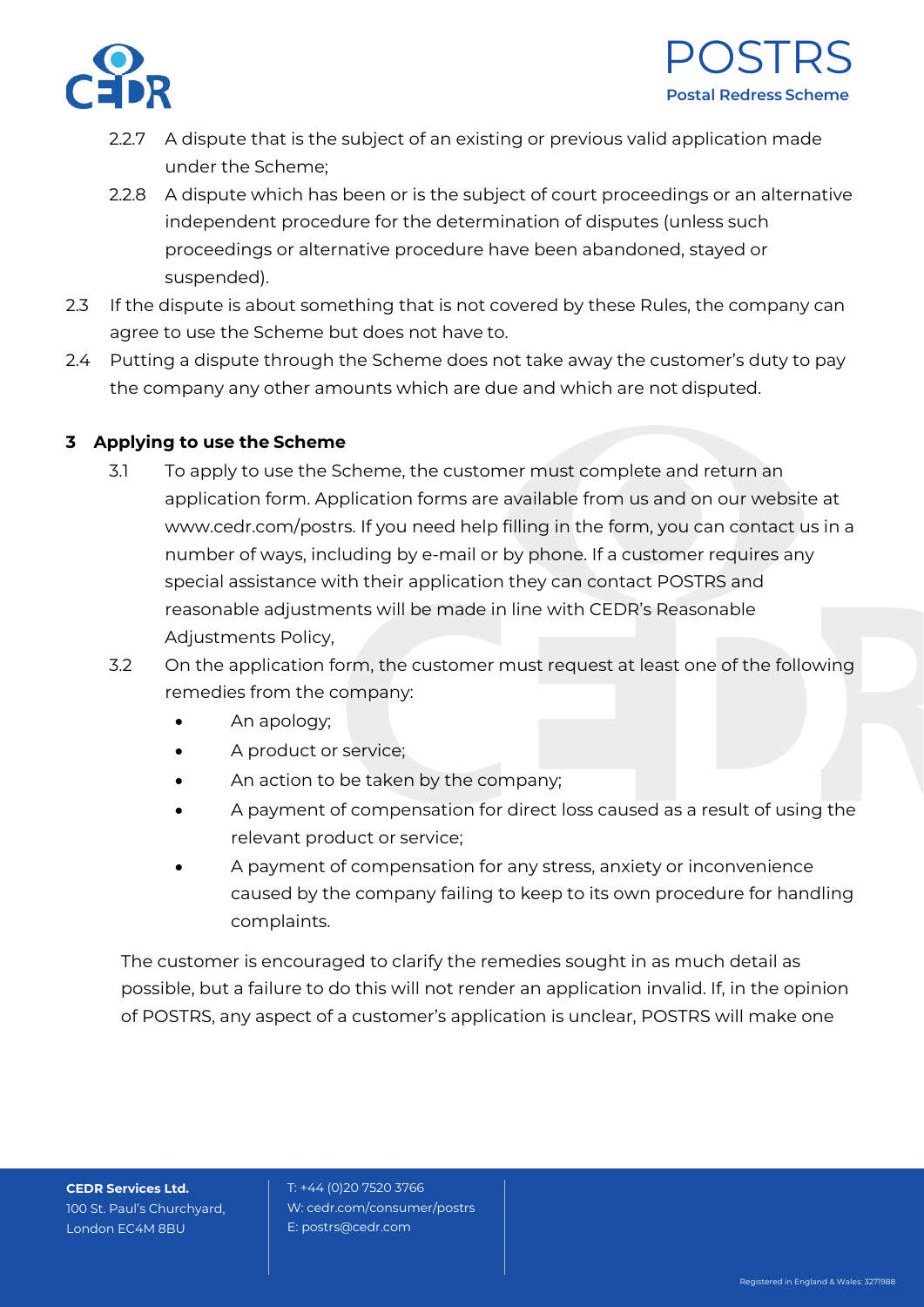



attempt to contact the customer to obtain clarification. This will not affect the case process or the associated timescales.

The application should include the following details:

3.3

- The product or service provided by the company which the dispute is about;
- The precise issues which are in dispute;
- The steps already taken to attempt to reach a resolution with the company;
- The reasons for requesting the remedy or remedies sought; and
- The reasons for the amount of any compensation claimed, including any amount you are claiming as compensation for stress, anxiety or inconvenience.
- 3.4 The customer should supply with their application any relevant documents or evidence which support their claim.

## **4. The adjudication procedure**

- 4.1. The Claim
	- 4.1.1. When an application form is received along with any supporting documents, POSTRS will make an initial assessment within 15 working days as to whether or not the dispute falls within the scope of the Scheme. This assessment will be made by reference to Rules 2.1 and 2.2 above.
	- 4.1.2.When an application is processed by POSTRS, a case reference number will be allocated and communicated to the parties in correspondence from POSTRS. Both the customer and the company must quote this case reference number in all subsequent correspondence with POSTRS regarding the case.
	- 4.1.3.If POSTRS considers the application to be valid, it will notify the company by sending an electronic copy of the customer's application form and any supporting documents to the company ("the notification").
	- 4.1.4.If POSTRS sends the notification to the company before 4.00pm, the company is deemed to have received it on that day. If POSTRS sends the notification on or after 4.00pm, the company is deemed to have received it on the following working day.

**CEDR Services Ltd.** 100 St. Paul's Churchyard, London EC4M 8BU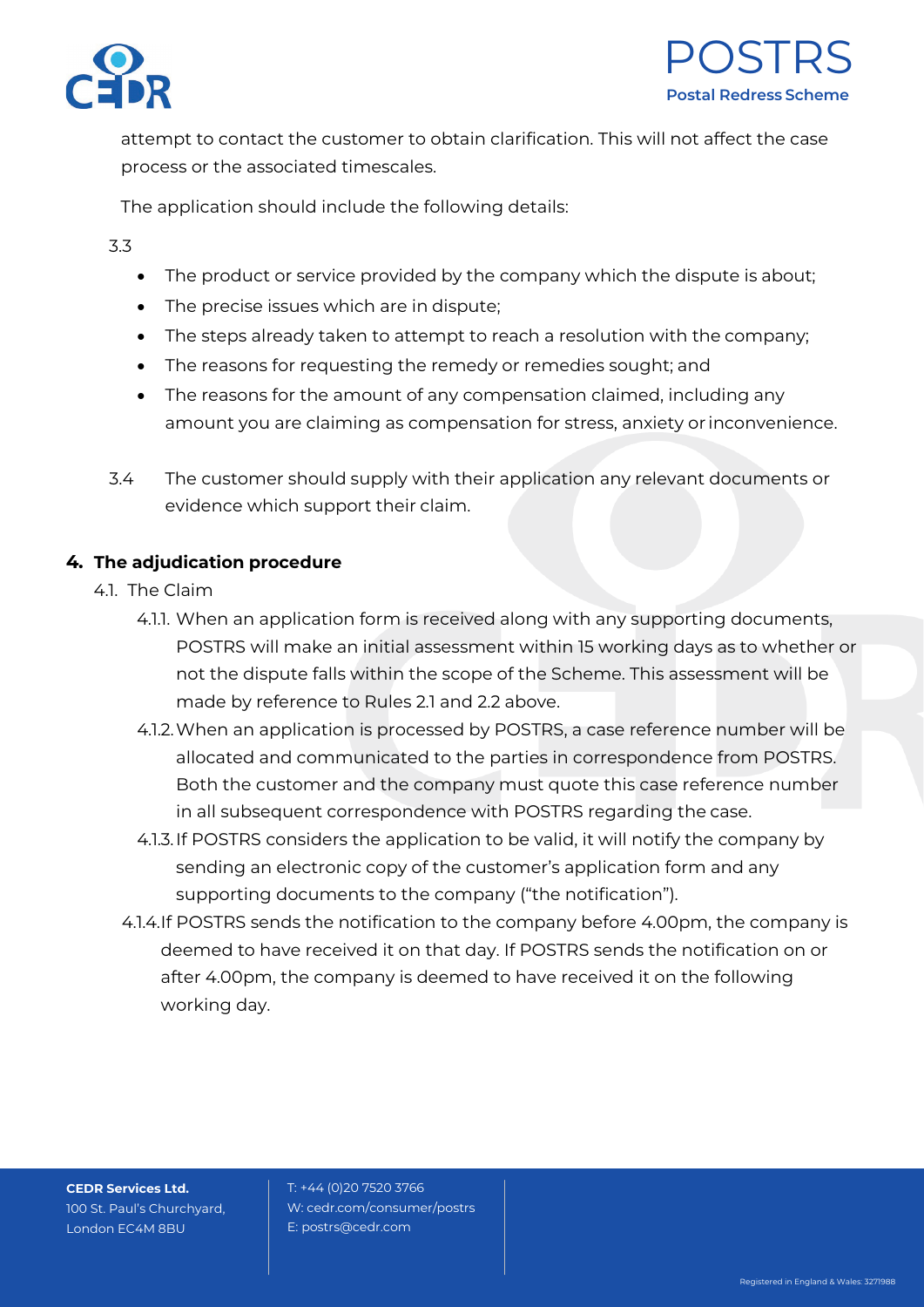



- 4.1.5.Once the notification is deemed to have been received by the company, the company has 10 working days in which to either:
	- 4.1.5.1. Confirm to POSTRS that it is prepared to give the customer all of the remedies requested on the POSTRS application form or that it has agreed
	- 4.1.5.2. Send POSTRS its written defence to the customer's claim (in exceptional circumstances, POSTRS may, at its own discretion, grant the company an extension of the deadline for providing a defence by up to a further five working days).
- 4.1.6.If, before the expiry of the timescale at Rule 4.1.5 above, the customer contacts POSTRS to add further evidence or submissions to their application, the company will be sent the extra documentation and the timescale at Rule 4.1.5 for the company to reach a settlement or file a defence will be restarted.

### **4.2. Settlement**

- 4.2.1.If the company agrees to give the customer all of the remedies they have asked for on their POSTRS application form (ie. a settlement in full), the company must notify POSTRS of this within the timescale set out at Rule 4.1.5 above. When POSTRS receives notification from the company that a settlement in full has been reached, POSTRS will close the case. The company must provide the customer with all of the remedies requested on the POSTRS application form within 20 working days of POSTRS being notified of the settlement in full, unless an alternative timescale has been agreed between the parties.
- 4.2.2. If the company reaches any other resolution with the customer to settle the dispute (ie. a negotiated settlement), the company must notify POSTRS of this within the timescale set out at Rule 4.1.5 above. At the same time, the company must provide POSTRS with evidence of the offer made to the customer and evidence confirming that the customer has accepted that offer in exchange for the closure of their POSTRS case. When POSTRS receives evidence of the negotiated settlement from the company, POSTRS will close the case. If evidence of the negotiated settlement is not provided by the company, the case will remain active. The company must provide the customer with the remedies agreed as part of the negotiated settlement within 20 working days of POSTRS

**CEDR Services Ltd.** 100 St. Paul's Churchyard, London EC4M 8BU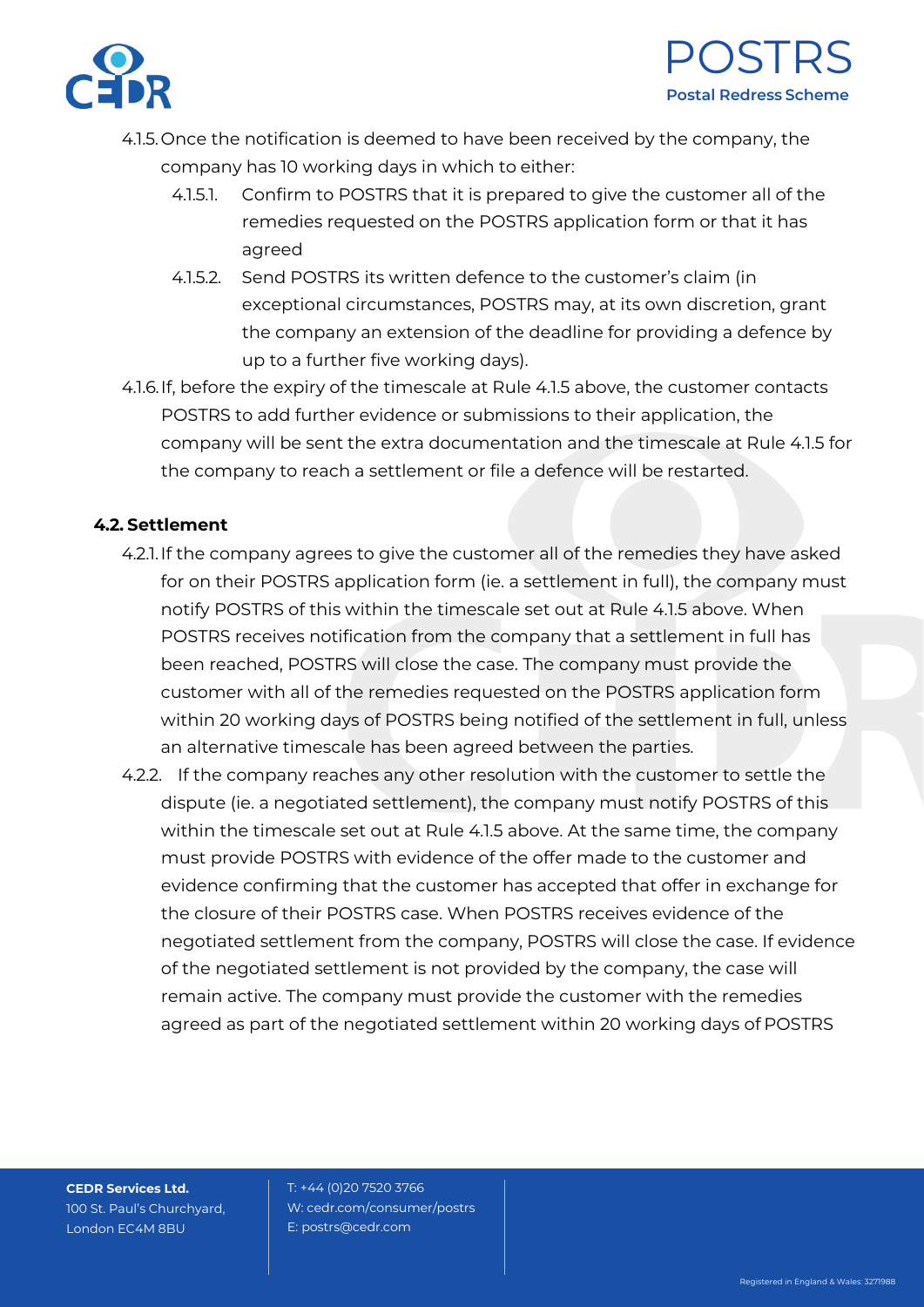



being notified of the negotiated settlement, unless an alternative timescale has been agreed between the parties.

4.2.3. If the company has not provided the customer with all of the remedies under the settlement in full or negotiated settlement within the relevant timescale, the customer must advise POSTRS within 20 working days of the expiry of the relevant timescale (or the case will remain closed). At this time, the customer must advise POSTRS which of the remedies have not been provided. Upon the customer advising POSTRS that one or more remedies remain outstanding, POSTRS will re-open the case and will give the company five working days to either provide a defence to the customer's claim or to provide evidence showing that the remedies required under the settlement were provided within the relevant timescale. If the company provides evidence showing that the remedies required under the settlement were provided to the customer within the relevant timescale, the case will be withdrawn from the Scheme. If the company does not provide evidence showing that the remedies required under the settlement were provided to the customer within the relevant timescale, or the adjudicator does not accept such evidence, the case will proceed in line with Rule 4.4 below.

#### **4.3. Objections to eligibility**

- 4.3.1.Within the timescale at Rule 4.1.5 above, the company can object to POSTRS dealing with the application if it considers the dispute to be entirely outside the scope of the Scheme.
- 4.3.2. In making an objection, the company must contact POSTRS and specify one or more reasons under Rule 2.2 above as to why the application is outside the scope of the Scheme. The evidential burden rests with the company to prove why the application falls outside the scope of the Scheme.
- 4.3.3. A POSTRS adjudicator will examine the company's objection and decide whether or not the objection is upheld. This decision will be communicated to the company within two working days of the objection being received by POSTRS.
- 4.3.4. If the company's objection is not upheld by the adjudicator, the case will remain active, and an additional two working days will be added to the

**CEDR Services Ltd.** 100 St. Paul's Churchyard, London EC4M 8BU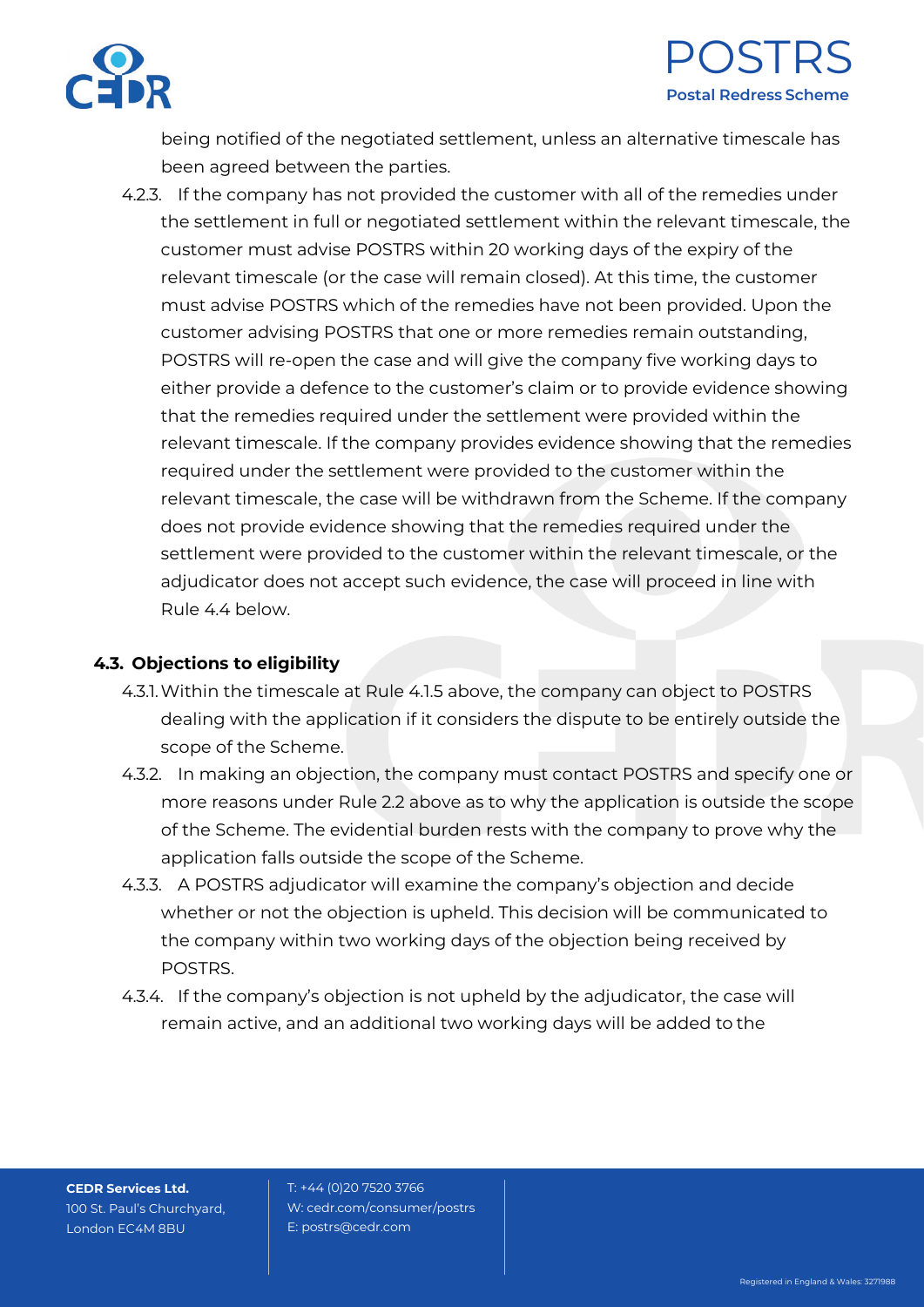

# POSTRS **Postal Redress Scheme**

timeframe under Rule 4.1.5 for the company to file a defence or settle the dispute. This time extension can be applied only once per case, and no time extensions will be given to any subsequent unsuccessful objections made by the company. If an adjudicator is subsequently appointed to determine the dispute, all objection correspondence will be forwarded to that adjudicator to be taken into account when reaching a final decision in the case.

- 4.3.5. If the company's objection is upheld by the adjudicator, POSTRS will write to the customer to advise them of this and the reasons given for the objection. The customer will then have a period of five working days to contact POSTRS and provide reasons why the case is valid. Upon receipt of the customer's response, a POSTRS adjudicator will decide whether or not to reinstate the case within two working days. The evidential burden at this stage rests with the customer to prove why the application falls within the scope of the Scheme.
- 4.3.6. In the event that the customer responds to POSTRS within five working days after receipt of correspondence from POSTRS regarding the objection being upheld, and the adjudicator decides that the case falls within the scope of the Scheme, the case will be reinstated and the company will be given 10 working days to reach a settlement with the customer or to file a defence with POSTRS.
- 4.3.7. If the customer makes no contact with POSTRS within five working days of the company's objection being upheld, or the adjudicator does not consider that the case falls within the scope of the Scheme following receipt of the customer's response, the case will be withdrawn from the Scheme.

## **4.4.The Defence**

- 4.4.1.When POSTRS receives the company's defence, a copy of it will be sent to the customer.
- 4.4.2. Upon receipt of the defence, POSTRS will formally appoint an adjudicator to the case.
- 4.4.3. If the company does not submit a defence to POSTRS within the time allowed, the adjudicator will have the discretion to proceed to make a decision considering only the information provided by the customer.
- 4.4.4. The customer has a period of five working days from the date on which the company's defence is sent to them to provide any comments on the defence

**CEDR Services Ltd.** 100 St. Paul's Churchyard, London EC4M 8BU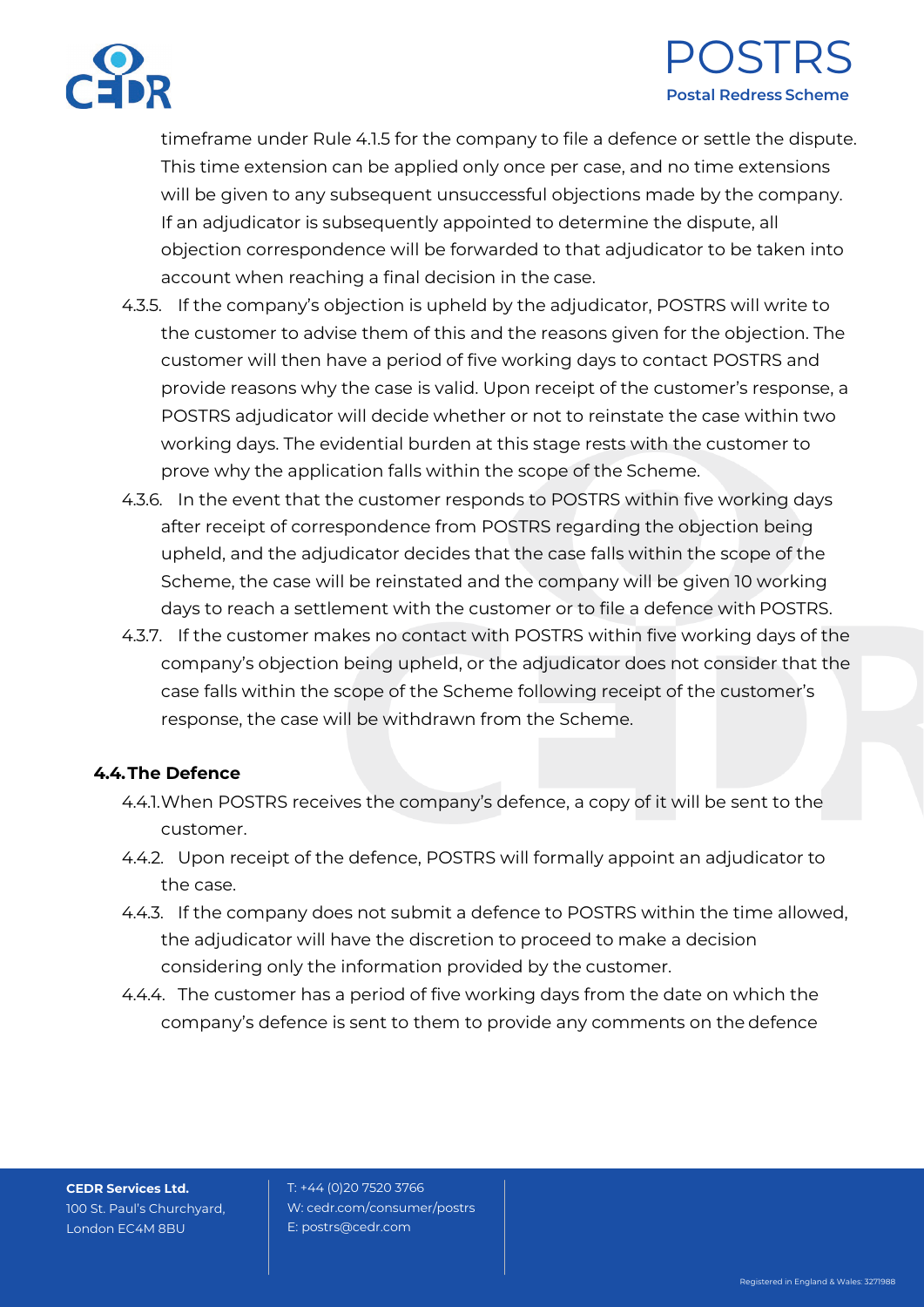



that they see fit. The customer is not required to submit comments on the company's defence. Any comments that are submitted must be restricted only to points raised in the company's defence and must not introduce any new matters or any new evidence. Any new matters or new evidence submitted by the customer at this stage will be disregarded by the adjudicator.

- 4.4.5. If the customer makes any comments on the company's response, POSTRS will send a copy of those comments to the company for their information only.
- 4.4.6. If the company wants to respond to the customer's comments, they can. However, the adjudicator may refuse to take these comments into account.

#### **4.5. The Decision**

- 4.5.1.An adjudicator appointed under these Rules will make a decision by considering the submissions and evidence received from the customer and the company. POSTRS aims for decisions to be issued within 30 working days of a valid application being made to the Scheme.
- 4.5.2. The adjudicator's decision will be set out in writing and will include full reasons for the decision. The adjudicator will send a copy of the decision to POSTRS when complete.
- 4.5.3. Once POSTRS receives a decision from an adjudicator, it will send copies to both the customer and the company simultaneously.
- 4.5.4. The adjudicator's decision will only become binding on the customer and the company if the customer advises POSTRS that they accept the decision in full. The customer has 20 working days to notify POSTRS of their acceptance.
- 4.5.5. If, during the time period specified at Rule 4.5.4 above, the customer advises POSTRS that they reject the decision, or that they do not accept the decision in full, or if the customer fails to contact POSTRS during the time period, the adjudicator's decision will not be binding on either party. The decision cannot be accepted at a later date.
- 4.5.6. Adjudicators' decisions are final. They cannot be reviewed or appealed under any circumstances.

**CEDR Services Ltd.** 100 St. Paul's Churchyard, London EC4M 8BU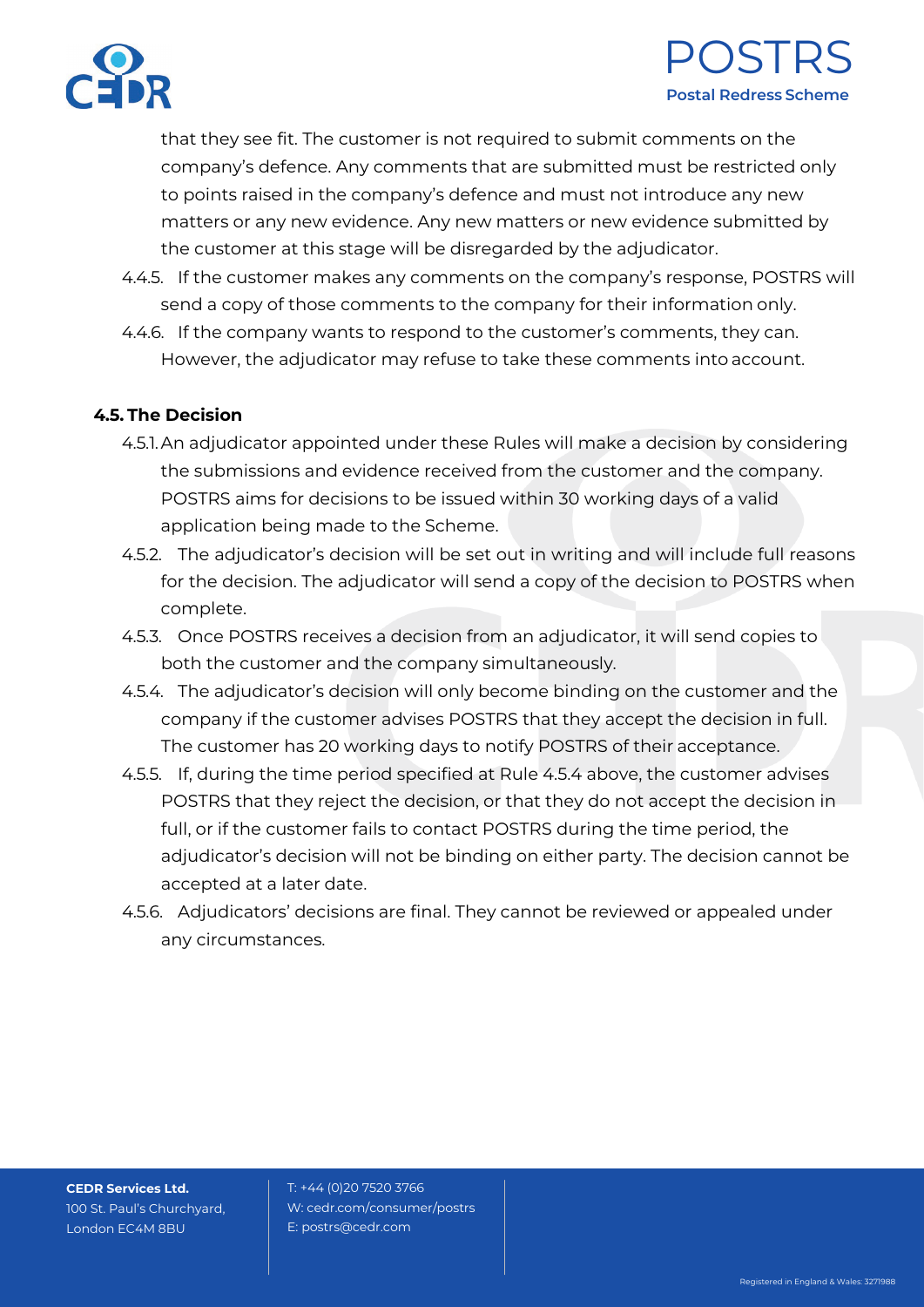



#### **4.6. Compliance with the Decision**

- 4.6.1.If the adjudicator's decision directs the company to take an action in relation to the customer, and the customer accepts the decision, the company must complete the necessary action(s) within 20 working days from the date on which POSTRS notifies the company of the customer's acceptance of the decision.
- 4.6.2. If the company is for any reason unable to complete the necessary action(s) within the timescale at Rule 4.6.1 above, the company must advise the customer and POSTRS why that is before the above timescale expires. At the same time, the company must specify a substitute date by which the necessary action(s) will be completed.
- 4.6.3. If the customer informs POSTRS that the company has not completed the required actions within the timescale set out at Rule 4.6.1 or any substitute timescale advised by the company under Rule 4.6.2, POSTRS will contact the company to request compliance with the decision. In the event that the company does not respond or fails to comply with the decision within five working days, the matter will be escalated to a senior member of staff at the company.
- 4.6.4. In the event that the company's failure to respond and/or failure to comply persist, appropriate action will be taken by POSTRS which may include suspension or termination of POSTRS membership.
- 4.6.5. POSTRS is unable to enforce compliance with decisions, nor is POSTRS able to apply penalties or sanctions to a company for failing to comply with an adjudicator's decision.

#### **5. Powers of the adjudicator**

- 5.1. The adjudicator will be fair and unbiased throughout the adjudication procedure and will make a decision that is in line with the relevant law and any relevant terms and conditions. The adjudicator will act quickly and efficiently, settling the dispute in a fair and reasonable way.
- 5.2. The adjudicator has the power to do any of the following:
	- 5.2.1. Change time limits for the customer and the company to provide comments, and set time limits for the customer and the company to provide any extra Information the adjudicator needs

**CEDR Services Ltd.** 100 St. Paul's Churchyard, London EC4M 8BU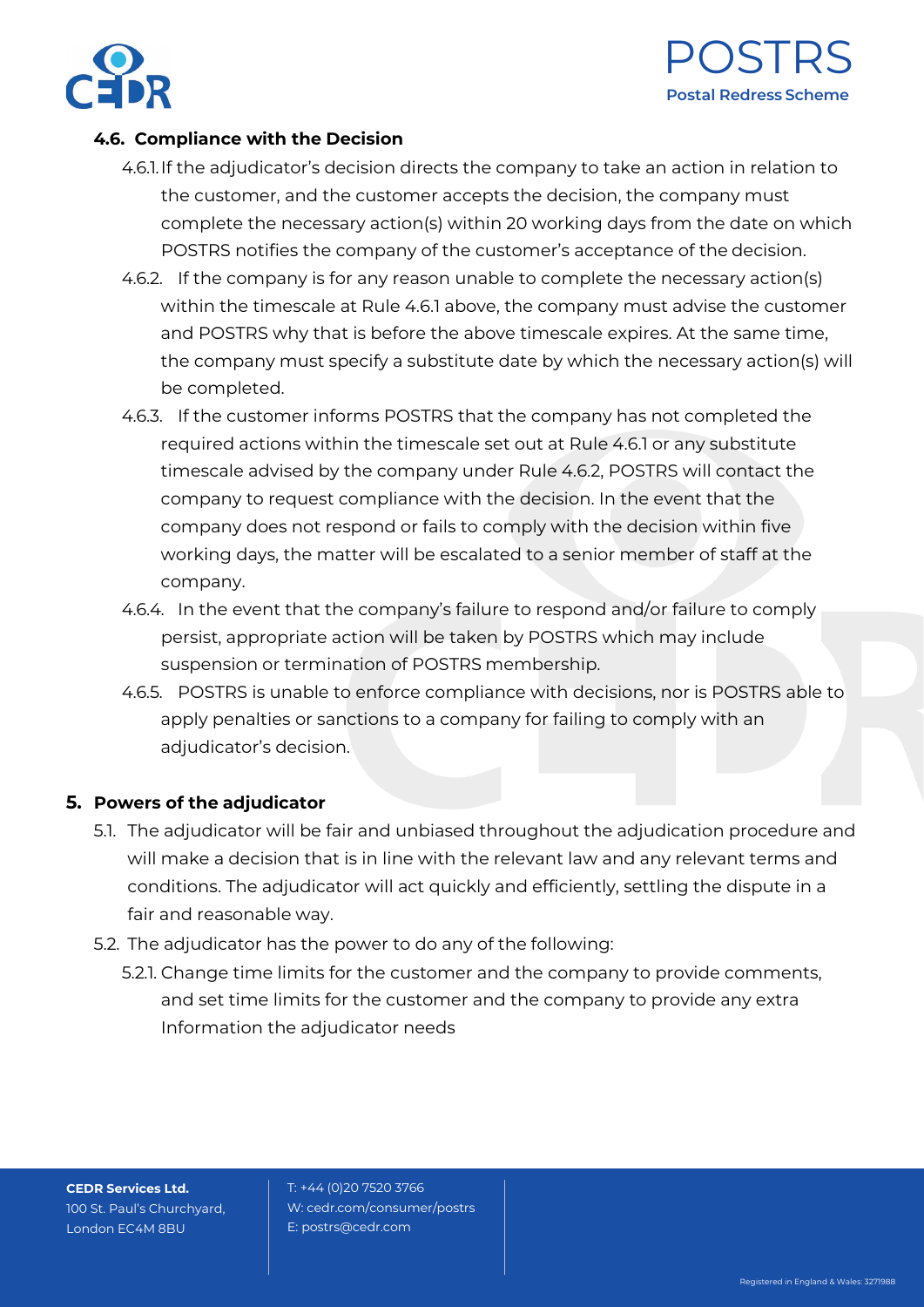



- 5.2.2.Request further evidence or documents from the customer or the company, and set time limits in which the customer and the company must provide such evidence or documents;
- 5.2.3.Proceed with the adjudication if either the customer or the company does not keep to these Rules or any instruction or direction made pursuant to these Rules;
- 5.2.4. Consult any relevant evidence not presented by the parties (but the adjudicator must tell the customer and the company about such evidence and allow them to provide comments);
- 5.2.5.Receive and take account of any evidence the adjudicator thinks is relevant, with the exception of new matters or new evidence submitted as per Rule 4.4.4 above;
- 5.2.6. End the adjudication if, in the adjudicator's opinion, the entirety of the claim falls outside the scope of the Scheme (there is no appeal if the adjudicator decides to end the adjudication);
- 5.2.7.End the adjudication if the customer and the company settle their dispute before a decision is made;
- 5.2.8. Determine whether or not the company has complied with their decision, in the event that a dispute arises between the parties regarding compliance.
- 5.3. If the adjudicator finds that the customer's claim succeeds in full or in part, he or she can direct the company to:
	- 5.3.1. Provide the customer with an apology;
	- 5.3.2. Provide the customer with a product or service;
	- 5.3.3. Take an action;
	- 5.3.4. Pay the customer a sum of compensation for the direct loss caused by the customer using the relevant product or service (this amount will not exceed the limits set out in the terms and conditions of the relevant product or service);
	- 5.3.5.Pay the customer an amount for any stress, anxiety or inconvenience caused by the company failing to keep to its own procedure for handling complaints (this amount will not exceed the sum of £50.00).
- 5.4. In exceptional circumstances, the adjudicator may award more than has been claimed by the customer.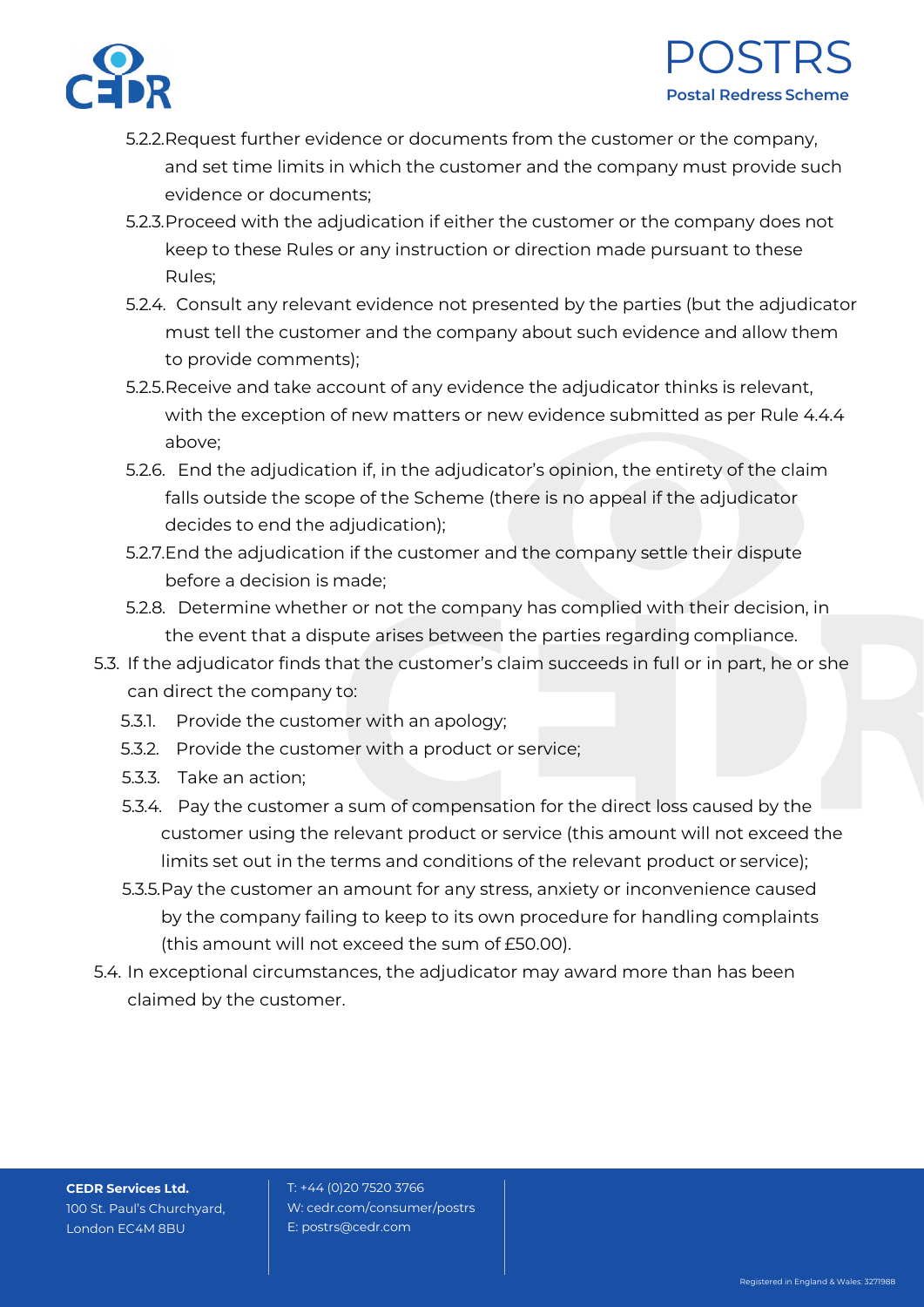

5.5. If the adjudicator finds that the customer's claim does not succeed, the company will not be directed to take any action(s).

### **6. Costs**

- 6.1. The use of POSTRS is free of charge to customers. The company is therefore responsible for paying POSTRS its fees. The company cannot take legal action against a customer to recover fees paid to POSTRS.
- 6.2. Neither party to a POSTRS case is obliged to use legal representation, although either party is free to do so if they wish.
- 6.3. The customer and the company must pay their own costs of preparing their cases. By using POSTRS, each party agrees not to take any legal action against the other to recover such costs.

## **7. Confidentiality**

- 7.1. No party involved in the adjudication will give details of the adjudication or the decision (including the reasons for it) to any person or organisation not directly involved in the adjudication, unless this is necessary in order to enforce thedecision.
- 7.2. By using the Scheme, the parties agree that POSTRS may gather, retain and publish statistics and other information in relation to cases whilst preserving the anonymity of the parties

## **8. Other rules**

- 8.1. POSTRS will appoint a substitute adjudicator if the adjudicator originally appointed is unable to deal with the dispute for any reason. POSTRS will inform the parties if such an appointment is made.
- 8.2. With the exception of amending a decision following any minor error, neither POSTRS nor the adjudicator will enter into correspondence relating to anydecision.
- 8.3. If the customer or company has a complaint about the quality of service provided in the course of the administration of a POSTRS case, the complaint should be made through the published complaints procedure, copies of which are available from the POSTRS website. The complaints procedure cannot be used to challenge the content or outcome of an adjudicator's decision, the decision process adopted by an adjudicator, or the content of these Rules.

**CEDR Services Ltd.** 100 St. Paul's Churchyard, London EC4M 8BU